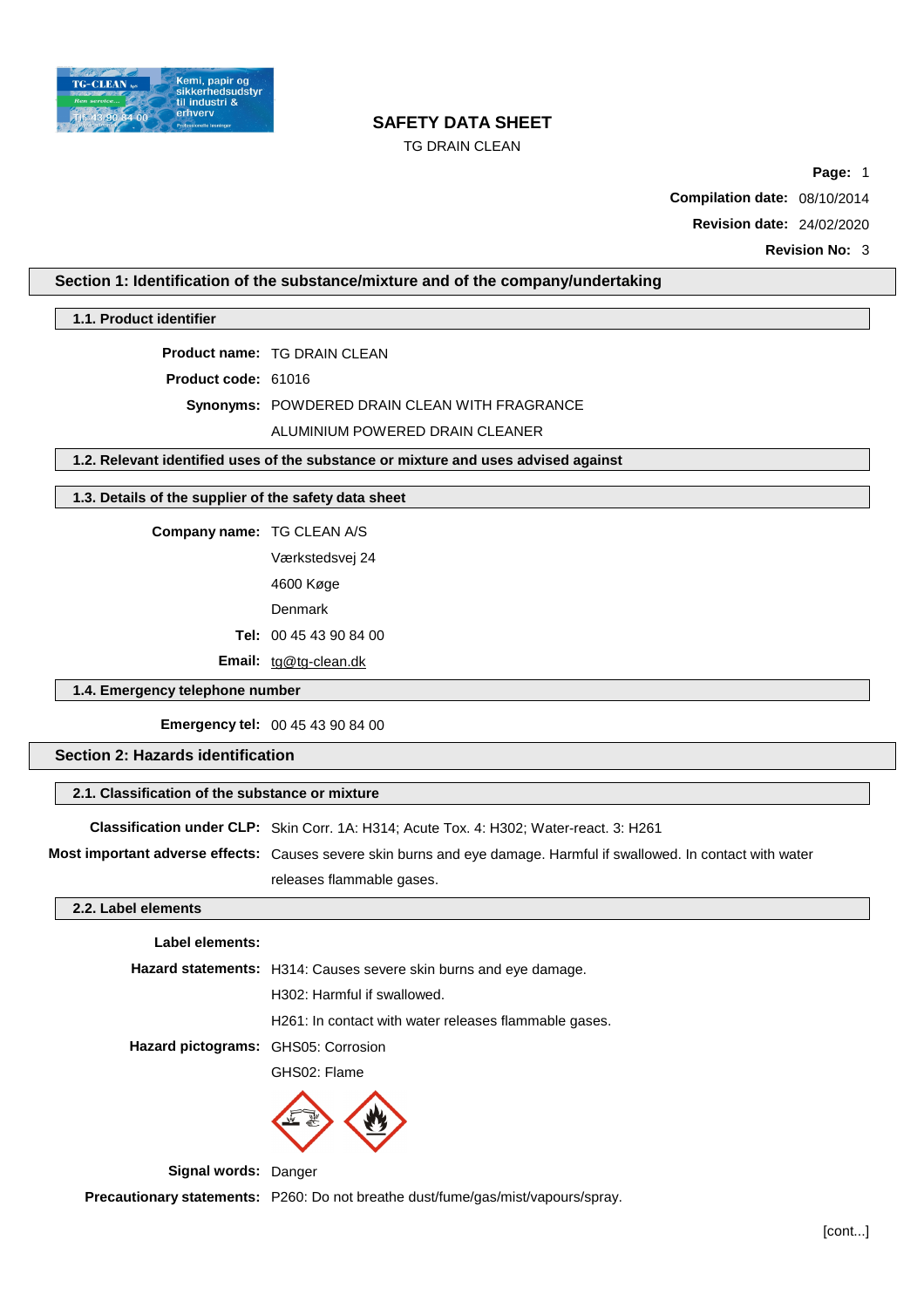# TG DRAIN CLEAN

P280: Wear protective gloves/protective clothing/eye protection/face protection. P301+P330+P331: IF SWALLOWED: Rinse mouth. Do NOT induce vomiting P303+P361+P353: IF ON SKIN (or hair): Take off immediately all contaminated clothing. Rinse skin with water . P304+P340: IF INHALED: Remove person to fresh air and keep comfortable for breathing. P305+P351+P338: IF IN EYES: Rinse cautiously with water for several minutes. Remove contact lenses, if present and easy to do. Continue rinsing.

## **2.3. Other hazards**

**PBT:** This product is not identified as a PBT/vPvB substance.

## **Section 3: Composition/information on ingredients**

## **3.2. Mixtures**

## **Hazardous ingredients:**

CAUSTIC PEARL

| EINECS    | CAS       | 'WEL<br>PBT | <b>CLP Classification</b> | Percent    |
|-----------|-----------|-------------|---------------------------|------------|
| 215-185-5 | 1310-73-2 | -           |                           | 70%<br>50- |

SODIUM NITRATE

| Ox. Liq. 1: H271; Eye Dam. 1: H318;<br>15-50%<br>7631-99-4<br>  Ox. Liq. 3: H272; Eye Irrit. 2: H319 |
|------------------------------------------------------------------------------------------------------|
|------------------------------------------------------------------------------------------------------|

# SALT

| 231-598-3<br>7440-23-5<br>Substance with a Community<br>workplace exposure limit. |  | 15% |  |
|-----------------------------------------------------------------------------------|--|-----|--|
|-----------------------------------------------------------------------------------|--|-----|--|

### **Section 4: First aid measures**

| 4.1. Description of first aid measures |                                                                                                     |  |  |
|----------------------------------------|-----------------------------------------------------------------------------------------------------|--|--|
|                                        | <b>Skin contact:</b> Remove all contaminated clothes and footwear immediately unless stuck to skin. |  |  |
|                                        | Drench the affected skin with running water for 10 minutes or longer if substance is still          |  |  |
|                                        | on skin. Transfer to hospital if there are burns or symptoms of poisoning.                          |  |  |
|                                        | Eye contact: Bathe the eye with running water for 15 minutes. Transfer to hospital for specialist   |  |  |
|                                        | examination.                                                                                        |  |  |
|                                        | Ingestion: Wash out mouth with water. Do not induce vomiting. Give 1 cup of water to drink every 10 |  |  |
|                                        | minutes. If unconscious, check for breathing and apply artificial respiration if necessary.         |  |  |
|                                        | If unconscious and breathing is OK, place in the recovery position. Transfer to hospital            |  |  |
|                                        | as soon as possible.                                                                                |  |  |
|                                        | Inhalation: Remove casualty from exposure ensuring one's own safety whilst doing so. If             |  |  |
|                                        | unconscious and breathing is OK, place in the recovery position. If conscious, ensure               |  |  |
|                                        | the casualty sits or lies down. If breathing becomes bubbly, have the casualty sit and              |  |  |
|                                        | provide oxygen if available. Transfer to hospital as soon as possible.                              |  |  |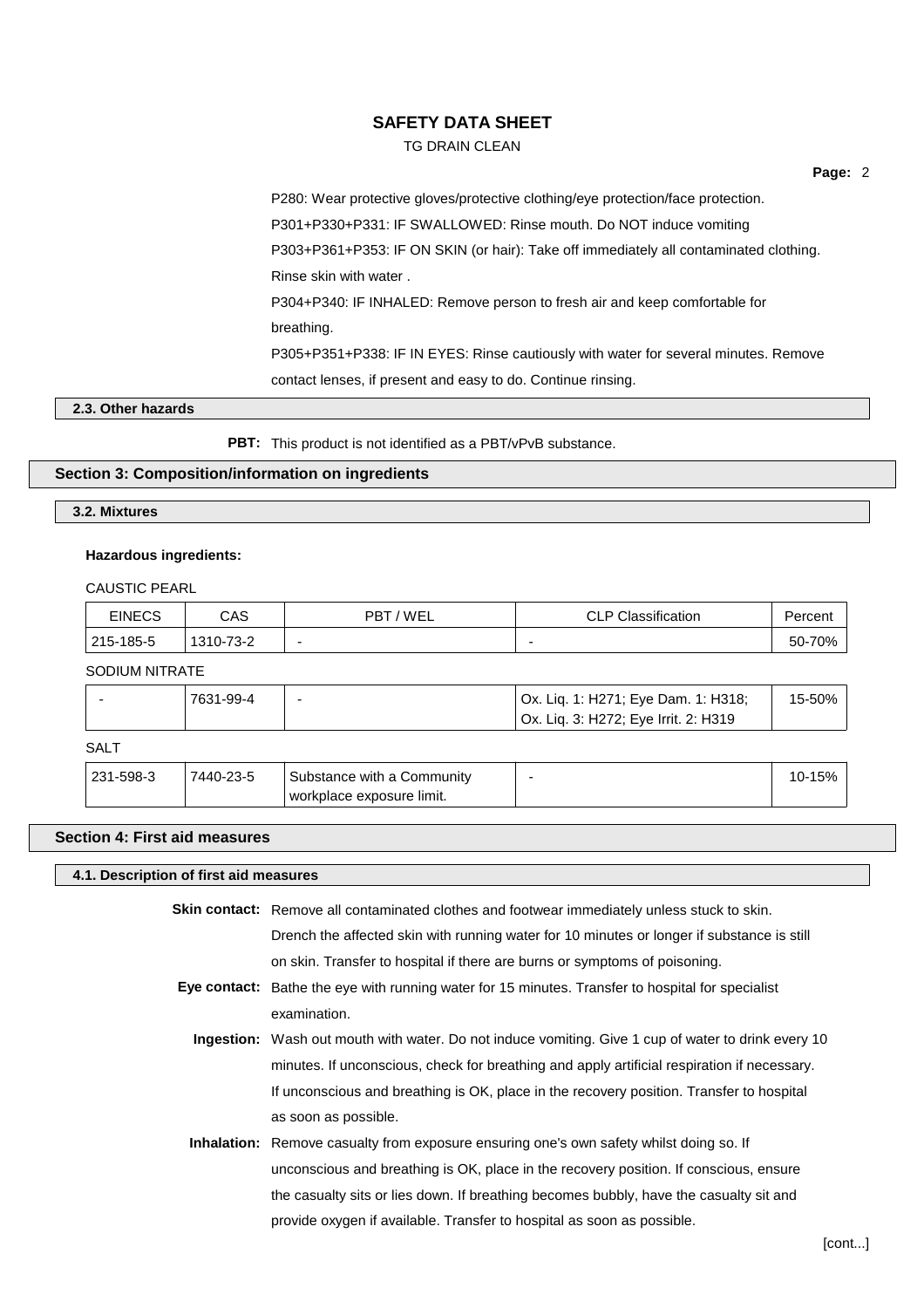### TG DRAIN CLEAN

### **4.2. Most important symptoms and effects, both acute and delayed**

**Skin contact:** Blistering may occur. Progressive ulceration will occur if treatment is not immediate.

**Eye contact:** Corneal burns may occur. May cause permanent damage.

**Ingestion:** Corrosive burns may appear around the lips. Blood may be vomited. There may be bleeding from the mouth or nose.

**Inhalation:** There may be shortness of breath with a burning sensation in the throat. Exposure may cause coughing or wheezing.

**Delayed / immediate effects:** Immediate effects can be expected after short-term exposure.

# **4.3. Indication of any immediate medical attention and special treatment needed**

**Immediate / special treatment:** Eye bathing equipment should be available on the premises.

# **Section 5: Fire-fighting measures**

## **5.1. Extinguishing media**

**Extinguishing media:** Suitable extinguishing media for the surrounding fire should be used. Use water spray

to cool containers.

## **5.2. Special hazards arising from the substance or mixture**

**Exposure hazards:** Corrosive. In combustion emits toxic fumes.

### **5.3. Advice for fire-fighters**

**Advice for fire-fighters:** Wear self-contained breathing apparatus. Wear protective clothing to prevent contact

with skin and eyes.

# **Section 6: Accidental release measures**

#### **6.1. Personal precautions, protective equipment and emergency procedures**

**Personal precautions:** Notify the police and fire brigade immediately. If outside keep bystanders upwind and away from danger point. Mark out the contaminated area with signs and prevent access to unauthorised personnel. Do not attempt to take action without suitable protective clothing - see section 8 of SDS. Do not create dust.

## **6.2. Environmental precautions**

**Environmental precautions:** Do not discharge into drains or rivers.

### **6.3. Methods and material for containment and cleaning up**

**Clean-up procedures:** Clean-up should be dealt with only by qualified personnel familiar with the specific substance. Transfer to a closable, labelled salvage container for disposal by an appropriate method.

#### **6.4. Reference to other sections**

**Reference to other sections:** Refer to section 8 of SDS.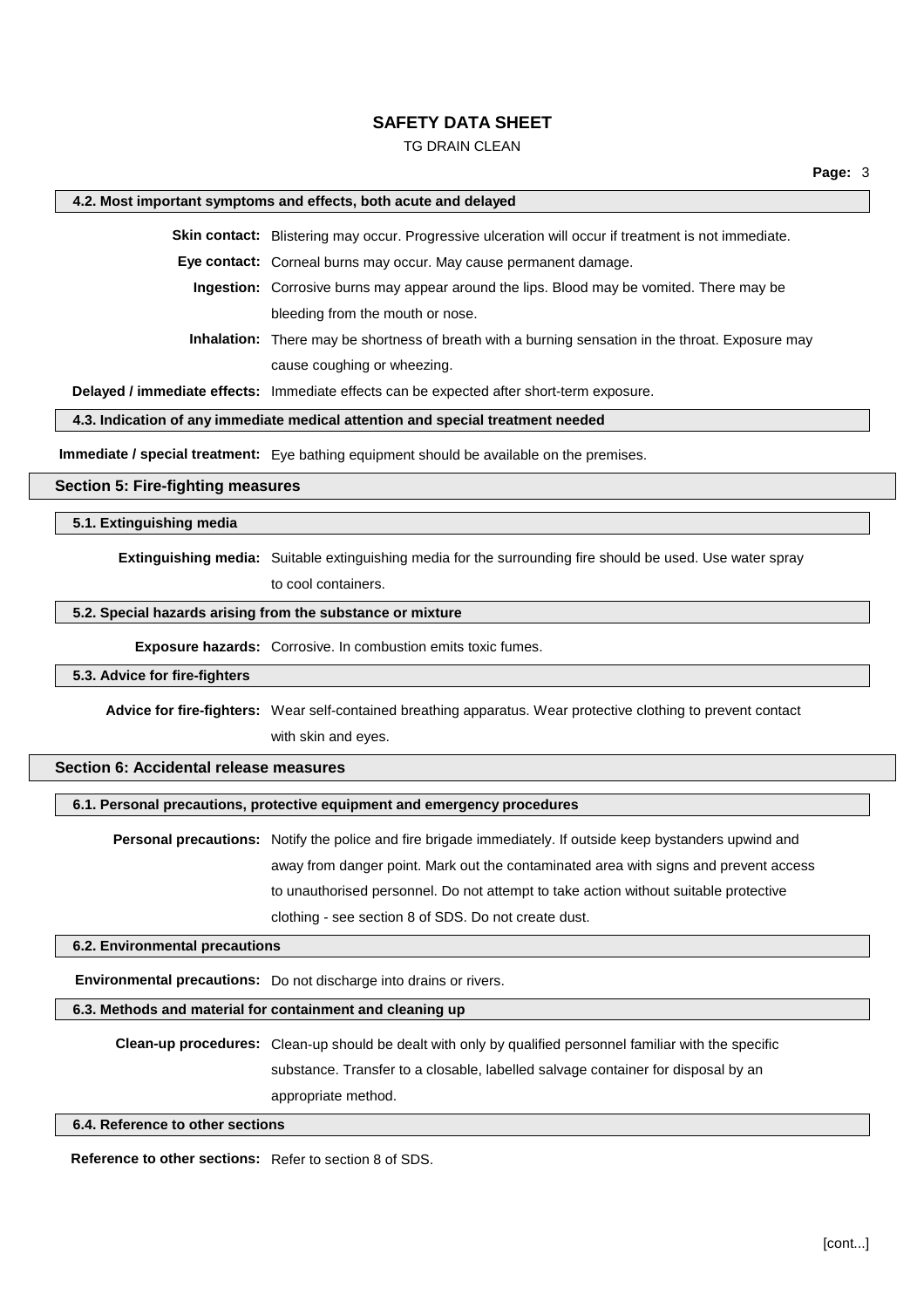# TG DRAIN CLEAN

### **Section 7: Handling and storage**

### **7.1. Precautions for safe handling**

**Handling requirements:** Avoid direct contact with the substance. Ensure there is sufficient ventilation of the area.

Do not handle in a confined space. Avoid the formation or spread of dust in the air.

### **7.2. Conditions for safe storage, including any incompatibilities**

**Storage conditions:** Store in a cool, well ventilated area. Keep container tightly closed.

# **7.3. Specific end use(s)**

**Specific end use(s):** No data available.

# **Section 8: Exposure controls/personal protection**

**8.1. Control parameters**

#### **Hazardous ingredients:**

# **CAUSTIC PEARL**

#### **Workplace** exposure limits: **Respirable** dust

| State | 8 hour TWA | 15 min. STEL     | 8 hour TWA | 15 min. STEL |
|-------|------------|------------------|------------|--------------|
| UΚ    |            | $2 \text{ mg/m}$ |            |              |

**DNEL/PNEC Values**

**DNEL / PNEC** No data available.

**8.2. Exposure controls**

**Engineering measures:** Ensure there is sufficient ventilation of the area. **Respiratory protection:** Self-contained breathing apparatus must be available in case of emergency. Respiratory protective device with particle filter. **Hand protection:** Protective gloves. **Eye protection:** Tightly fitting safety goggles. Ensure eye bath is to hand. **Skin protection:** Protective clothing.

# **Section 9: Physical and chemical properties**

#### **9.1. Information on basic physical and chemical properties**

**State:** Powder

**Colour:** White with silver speckles

**Odour:** Pleasant Pine

**Solubility in water:** Soluble

#### **9.2. Other information**

**Other information:** No data available.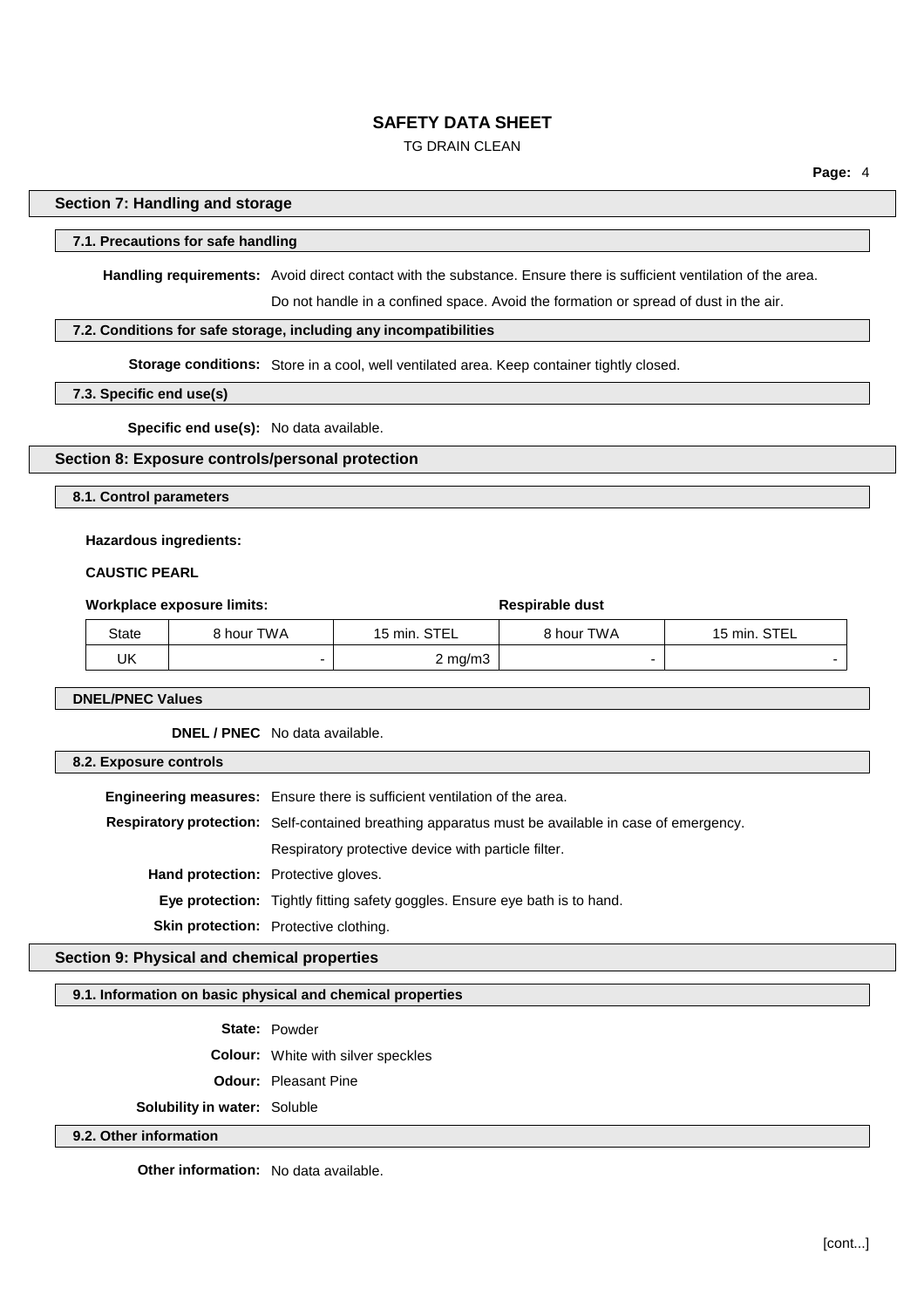# TG DRAIN CLEAN

### **Section 10: Stability and reactivity**

#### **10.1. Reactivity**

#### **Reactivity:** Stable under recommended transport or storage conditions.

#### **10.2. Chemical stability**

**Chemical stability:** Stable under normal conditions.

#### **10.3. Possibility of hazardous reactions**

**Hazardous reactions:** Hazardous reactions will not occur under normal transport or storage conditions.

Decomposition may occur on exposure to conditions or materials listed below.

#### **10.4. Conditions to avoid**

**Conditions to avoid:** Heat.

**10.5. Incompatible materials**

**Materials to avoid:** Strong oxidising agents. Strong acids.

## **10.6. Hazardous decomposition products**

**Haz. decomp. products:** In combustion emits toxic fumes.

### **Section 11: Toxicological information**

### **11.1. Information on toxicological effects**

#### **Hazardous ingredients:**

### **SODIUM NITRATE**

| <b>IVN</b> | <b>MUS</b> | LD50 | 175  | mg/kg |
|------------|------------|------|------|-------|
| ORL        | <b>RAT</b> | LD50 | 1267 | mg/kg |

#### **Relevant hazards for product:**

| Hazard                        | Route | Basis                 |
|-------------------------------|-------|-----------------------|
| Skin corrosion/irritation     | DRM   | Hazardous: calculated |
| Serious eye damage/irritation | OPT   | Hazardous: calculated |

#### **Symptoms / routes of exposure**

**Skin contact:** Blistering may occur. Progressive ulceration will occur if treatment is not immediate.

**Eye contact:** Corneal burns may occur. May cause permanent damage.

- **Ingestion:** Corrosive burns may appear around the lips. Blood may be vomited. There may be bleeding from the mouth or nose.
- **Inhalation:** There may be shortness of breath with a burning sensation in the throat. Exposure may cause coughing or wheezing.
- **Delayed / immediate effects:** Immediate effects can be expected after short-term exposure.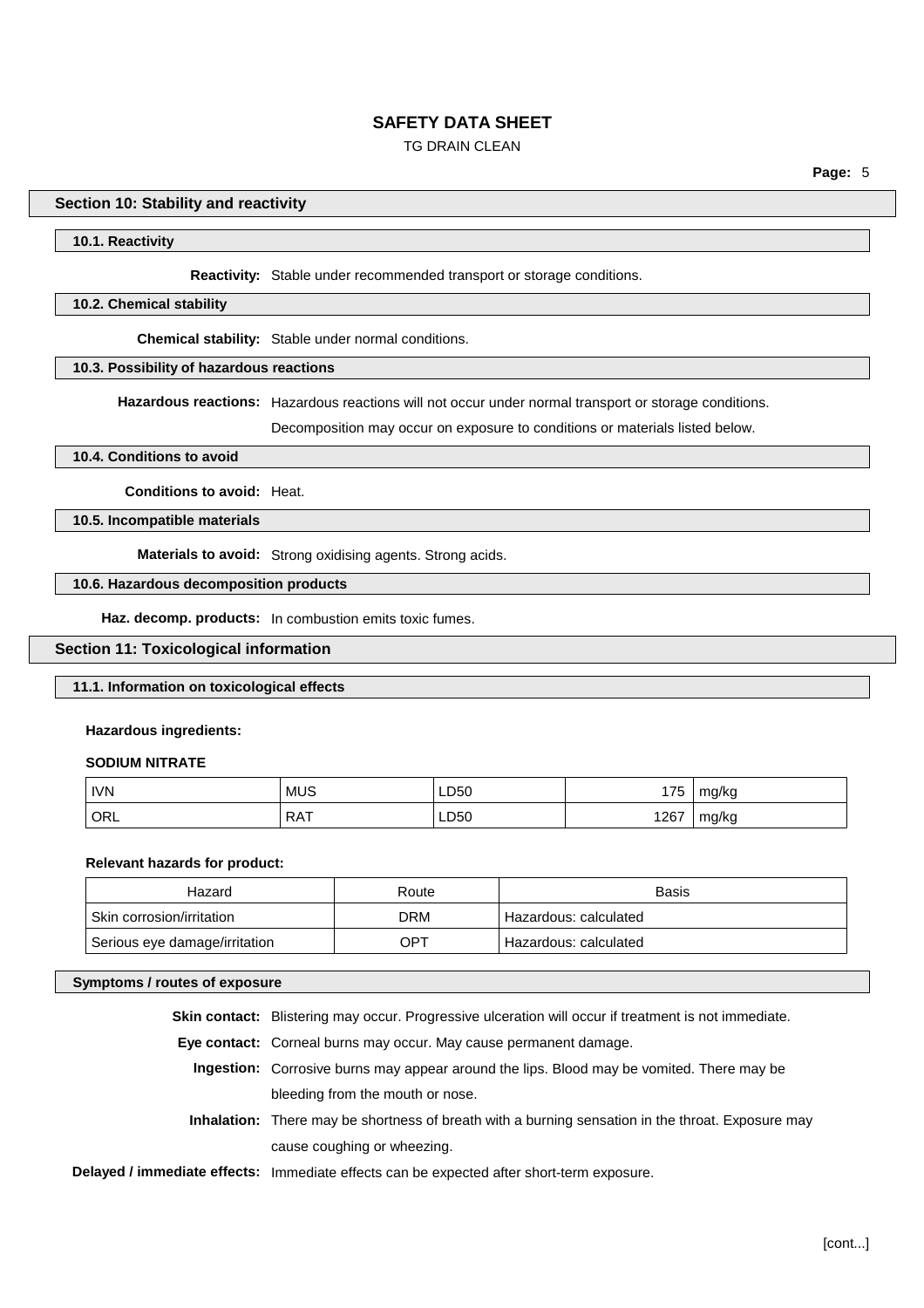# TG DRAIN CLEAN

**Page:** 6

### **Section 12: Ecological information**

## **12.1. Toxicity**

**Ecotoxicity values:** No data available.

### **12.2. Persistence and degradability**

**Persistence and degradability:** Biodegradable.

# **12.3. Bioaccumulative potential**

**Bioaccumulative potential:** No bioaccumulation potential.

**12.4. Mobility in soil**

# **12.5. Results of PBT and vPvB assessment**

**PBT identification:** This product is not identified as a PBT/vPvB substance.

**12.6. Other adverse effects**

**Other adverse effects:** Negligible ecotoxicity.

# **Section 13: Disposal considerations**

**13.1. Waste treatment methods**

**Disposal operations:** Transfer to a suitable container and arrange for collection by specialised disposal

company.

**NB:** The user's attention is drawn to the possible existence of regional or national regulations regarding disposal.

## **Section 14: Transport information**

**14.1. UN number**

**UN number:** UN1823

**14.2. UN proper shipping name**

**Shipping name:** SODIUM HYDROXIDE, POWDER

**14.3. Transport hazard class(es)**

**Transport class:** 8

**14.4. Packing group**

**Packing group:** II

**14.5. Environmental hazards**

**Environmentally hazardous:** No **Marine pollutant:** No

## **14.6. Special precautions for user**

**Special precautions:** No special precautions.

**Tunnel code:** E